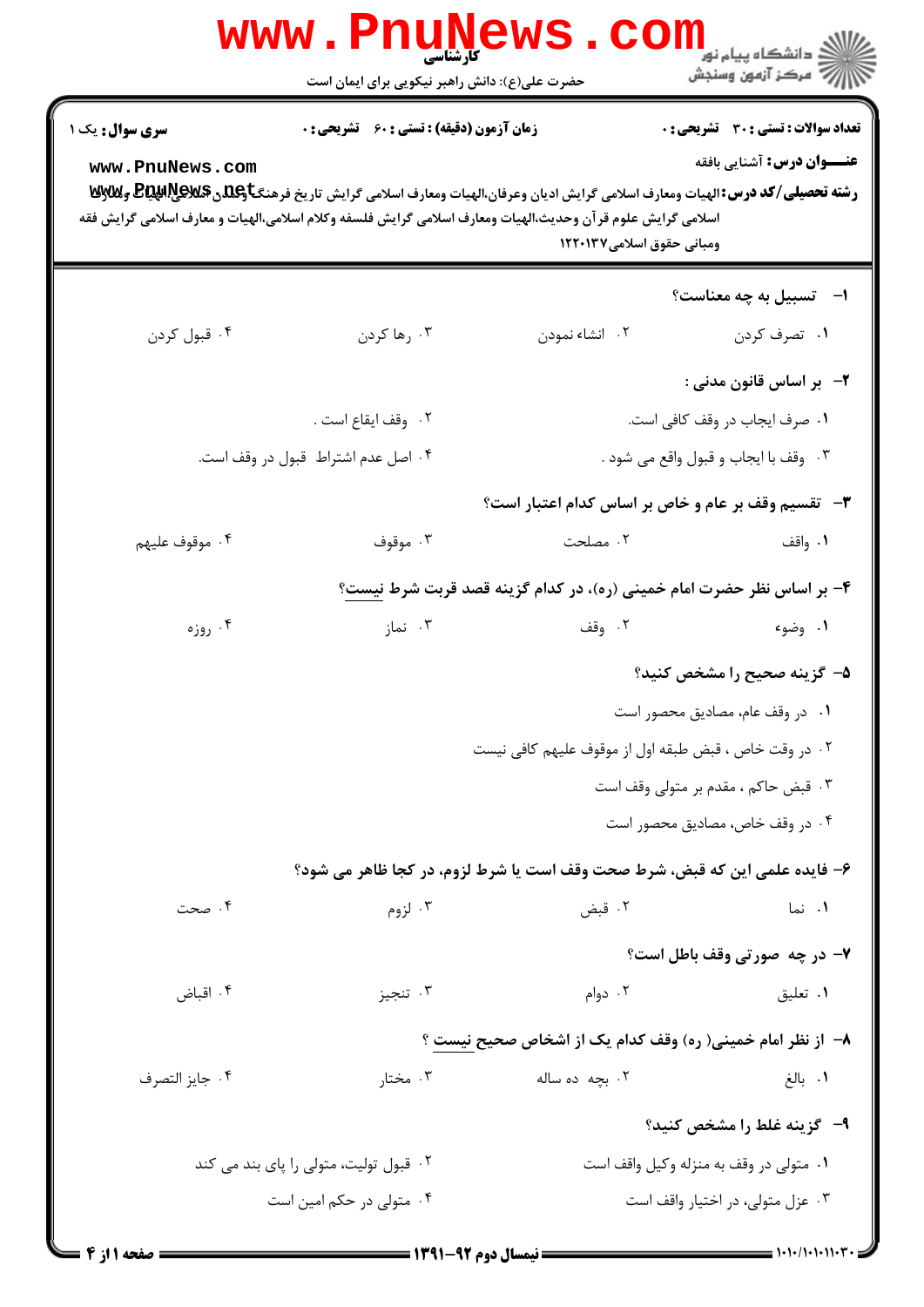| <b>WWW</b>                                | POUN<br>کارشناسی<br>حضرت علی(ع): دانش راهبر نیکویی برای ایمان است                                                                                                                                                                                                                          |                                                        | <mark>ڪ دانشڪاه پيام نور</mark><br>رآ - مرڪز آزمون وسنڊش                          |
|-------------------------------------------|--------------------------------------------------------------------------------------------------------------------------------------------------------------------------------------------------------------------------------------------------------------------------------------------|--------------------------------------------------------|-----------------------------------------------------------------------------------|
| <b>سری سوال :</b> ۱ یک<br>www.PnuNews.com | <b>زمان آزمون (دقیقه) : تستی : 60 ٪ تشریحی : 0</b><br>رشته تحصیلی/کد درس: الهیات ومعارف اسلامی گرایش ادیان وعرفان،الهیات ومعارف اسلامی گرایش تاریخ فرهنگتاویلگی BE وGWA وWy<br>اسلامی گرایش علوم قر آن وحدیث،الهیات ومعارف اسلامی گرایش فلسفه وکلام اسلامی،الهیات و معارف اسلامی گرایش فقه | ومبانی حقوق اسلامی۱۲۲۰۱۳۷                              | <b>تعداد سوالات : تستی : 30 ٪ تشریحی : 0</b><br><b>عنـــوان درس:</b> آشنایی بافقه |
|                                           |                                                                                                                                                                                                                                                                                            |                                                        | ∙ا− كدام گزينه جزء شرايط موقوف عليه است ؟                                         |
|                                           | ۰۲ وجود نداشته باشد.                                                                                                                                                                                                                                                                       |                                                        | ٠١. وقف براوجايز باشد.                                                            |
|                                           | ۰۴ اهلیت برای تصرف داشته باشد.                                                                                                                                                                                                                                                             |                                                        | ۰۳ نا معین باشد.                                                                  |
|                                           |                                                                                                                                                                                                                                                                                            |                                                        | 11–۔وقف برکدام یک جایز است؟                                                       |
| ۰۴ شخص معدوم                              | ۰۳ بنده                                                                                                                                                                                                                                                                                    | ۰۲ کافر حربی                                           | ۱. يهودي                                                                          |
|                                           |                                                                                                                                                                                                                                                                                            |                                                        | 1۲– كدام وقف غير جايز است؟                                                        |
| ۰۴ وقف مال منقول                          | ۰۳ وقف مشاع                                                                                                                                                                                                                                                                                | ۰۲ وقف دين                                             | ۰۱ وقف فضولی                                                                      |
|                                           |                                                                                                                                                                                                                                                                                            |                                                        | ۱۳- وقف کدام یک از اموال زیر جایز است؟                                            |
| ۰۴ ماهی در آب                             | ۰۳ بنده                                                                                                                                                                                                                                                                                    | ۰۲ میوه                                                | ۰۱ نان                                                                            |
|                                           | ۱۴– اگر شخص مالی را بر فرزندان دختر و پسر و خنثی وقف کند، استفاده آنان از مال موقوفه چگونه خواهد بود؟                                                                                                                                                                                      |                                                        |                                                                                   |
|                                           | ۰۲ دختر نصف پسر و خنثی ملحق به پسر                                                                                                                                                                                                                                                         |                                                        | ۰۱ مساوی                                                                          |
|                                           | ۰۴ دختر نصف پسر و خنثی ۱/۵برابر دختر                                                                                                                                                                                                                                                       |                                                        | ۰۳ دختر نصف پسر و خنثی ملحق به دختر                                               |
|                                           |                                                                                                                                                                                                                                                                                            |                                                        | 1۵– گزینه صحیح کدام است؟                                                          |
|                                           |                                                                                                                                                                                                                                                                                            | ٠١ صدقه عقدي است كه نيازمند به ايجاب و قبول نيست       |                                                                                   |
|                                           |                                                                                                                                                                                                                                                                                            | ۰۲ صدقه عقدی است که مقتضی تملیک عین به شخص دیگر با عوض |                                                                                   |
|                                           |                                                                                                                                                                                                                                                                                            |                                                        | ٠٣ عطيه بخشش بدون عوض است                                                         |
|                                           |                                                                                                                                                                                                                                                                                            |                                                        | ۰۴ قصد قربت در صدقه شرط نیست                                                      |
|                                           |                                                                                                                                                                                                                                                                                            |                                                        | ۱۶- چرا رجوع در صدقه غیر جایز است؟                                                |
|                                           | ۰۲ چون صدقه عقدی لازم است                                                                                                                                                                                                                                                                  |                                                        | ٠١ چون قصد قربت در آن شرط است                                                     |
|                                           | ۰۴ چون از روی اختیار است                                                                                                                                                                                                                                                                   |                                                        | ۰۳ چون ایجاب در آن شرط است                                                        |
|                                           |                                                                                                                                                                                                                                                                                            |                                                        | 17- گرفتن صدقه واجب بر بنی هاشم، از غیر خودشان:                                   |
| ۰۴ حرام است                               | ۰۳ مستحب است                                                                                                                                                                                                                                                                               | ۰۲ مکروه است                                           | ٠١ جايز است                                                                       |
|                                           |                                                                                                                                                                                                                                                                                            |                                                        |                                                                                   |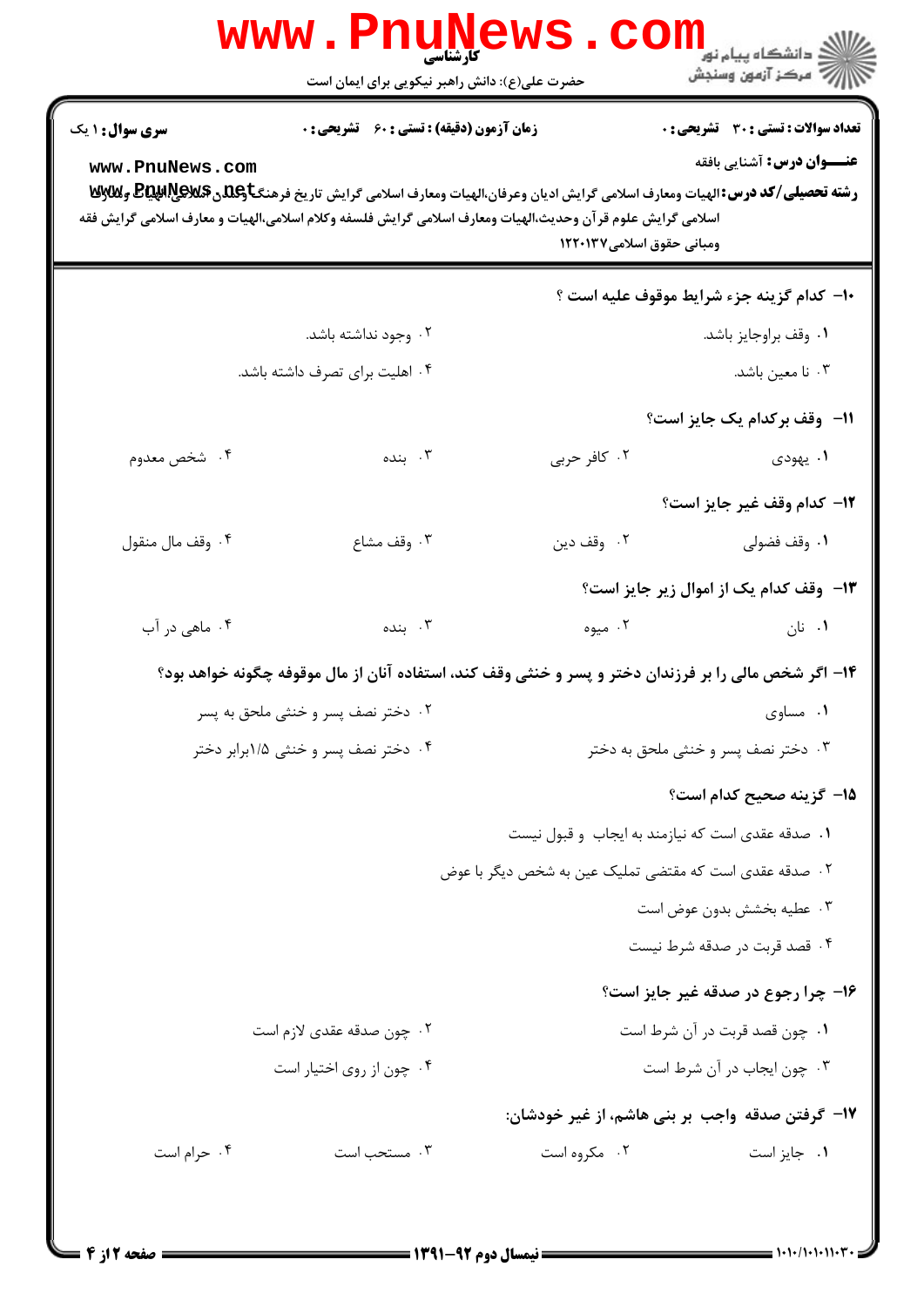|                                           | <b>WWW.FNUN</b><br><b>کارشناسی</b><br>حضرت علی(ع): دانش راهبر نیکویی برای ایمان است                                                                                                                                                                                                        |                                  | $\ge$ دانشگاه پیام نور<br>أأأ مركز آزمون وسنجش                                    |
|-------------------------------------------|--------------------------------------------------------------------------------------------------------------------------------------------------------------------------------------------------------------------------------------------------------------------------------------------|----------------------------------|-----------------------------------------------------------------------------------|
| <b>سری سوال : ۱ یک</b><br>www.PnuNews.com | <b>زمان آزمون (دقیقه) : تستی : 60 ٪ تشریحی : 0</b><br>رشته تحصیلی/کد درس: الهیات ومعارف اسلامی گرایش ادیان وعرفان،الهیات ومعارف اسلامی گرایش تاریخ فرهنگتاویلگی BE وGWA وWy<br>اسلامی گرایش علوم قر آن وحدیث،الهیات ومعارف اسلامی گرایش فلسفه وکلام اسلامی،الهیات و معارف اسلامی گرایش فقه | ومبانی حقوق اسلامی۱۲۲۰۱۳۷        | <b>تعداد سوالات : تستی : 30 ٪ تشریحی : 0</b><br><b>عنـــوان درس:</b> آشنایی بافقه |
|                                           |                                                                                                                                                                                                                                                                                            |                                  | ۱۸– گزینه صحیح را مشخص کنید؟                                                      |
|                                           | ۰۲ سکنی از اقسام عطیه است                                                                                                                                                                                                                                                                  |                                  | ۰۱ رقبی عقدی جایز است                                                             |
|                                           | ۰۴ قبض در عمری شرط نیست                                                                                                                                                                                                                                                                    |                                  | ۰۳ سکنی ایقاع است                                                                 |
|                                           |                                                                                                                                                                                                                                                                                            |                                  | ۱۹– در هبه، قبول توسط چه کسی واقع می شود؟                                         |
| ۰۴ نیاز به قبول نیست                      | ۰۳ موهوب                                                                                                                                                                                                                                                                                   | ۰۲ واهب                          | ۰۱ متهب                                                                           |
|                                           |                                                                                                                                                                                                                                                                                            |                                  | ۲۰– کدام گزینه در خصوص هبه صحیح است؟                                              |
|                                           | ٢. قبض شرط صحت هبه نيست                                                                                                                                                                                                                                                                    |                                  | ۰۱ در تحقق هبه، قصد قربت شرط است                                                  |
|                                           | ۰۴ هبه با شرط عوض، تملیک مجانی نیست                                                                                                                                                                                                                                                        |                                  | ۰۳ منظور از مجانی بودن هبه، یک طرفه بودن آن است                                   |
|                                           |                                                                                                                                                                                                                                                                                            |                                  | <b>21</b> - تفاوت وقف و تحبیس در کدام گزینه است؟                                  |
| ۰۴ قابلیت تملیک                           | ۰۳ عقد                                                                                                                                                                                                                                                                                     | ۰۲ قبض                           | ۰۱ بقای ملکیت                                                                     |
|                                           |                                                                                                                                                                                                                                                                                            |                                  | <b>۲۲</b> - قسم با کدام یک از عبارت های زیر منعقد <u>نمی شود؟</u>                 |
| ۰۴ کعبه                                   | ۰۳ والذی نفسی بیده                                                                                                                                                                                                                                                                         | ۰۲ رب العالمين                   | ١.  مقلب القلوب                                                                   |
|                                           |                                                                                                                                                                                                                                                                                            |                                  | ۲۳– گزینه صحیح کدام است؟                                                          |
|                                           | ۰۲ قسم بر امر مرجوح صحیح است                                                                                                                                                                                                                                                               |                                  | ۰۱ قسم بر امر مقدور صحیح است                                                      |
|                                           | ۰۴ اگر متعلق قسم ترک واجب باشد، منعقد می شود                                                                                                                                                                                                                                               |                                  | ۰۳ اگر متعلق قسم حرام باشد، منعقد می شود                                          |
|                                           |                                                                                                                                                                                                                                                                                            |                                  | <b>۲۴</b> – کدام یک کفاره قسم نیست؟                                               |
| ۰۴ پوشاندن ده مسکین                       | ۰۳ اطعام ده مسکین                                                                                                                                                                                                                                                                          | ۰ <sup>۲</sup> آزاد کردن یک بنده | ۱. دو ماه روزه گرفتن                                                              |
|                                           |                                                                                                                                                                                                                                                                                            |                                  | ۲۵– کدام یک از شرایط ناذر، خارج است؟                                              |
| ۰۴ اختیار                                 | ۰۳ تبرع                                                                                                                                                                                                                                                                                    | ۰۲ قصد                           | ۰۱ کمال                                                                           |
|                                           |                                                                                                                                                                                                                                                                                            |                                  | ۲۶- کفاره کدام یک از اعمال، کفاره جمع است؟                                        |
| ۰۴ قتل عمد ظالمانه                        | ۰۳ شکستن نذر                                                                                                                                                                                                                                                                               | ۰۲ قتل خطایی                     | ۰۱ ظهار                                                                           |
|                                           |                                                                                                                                                                                                                                                                                            |                                  |                                                                                   |